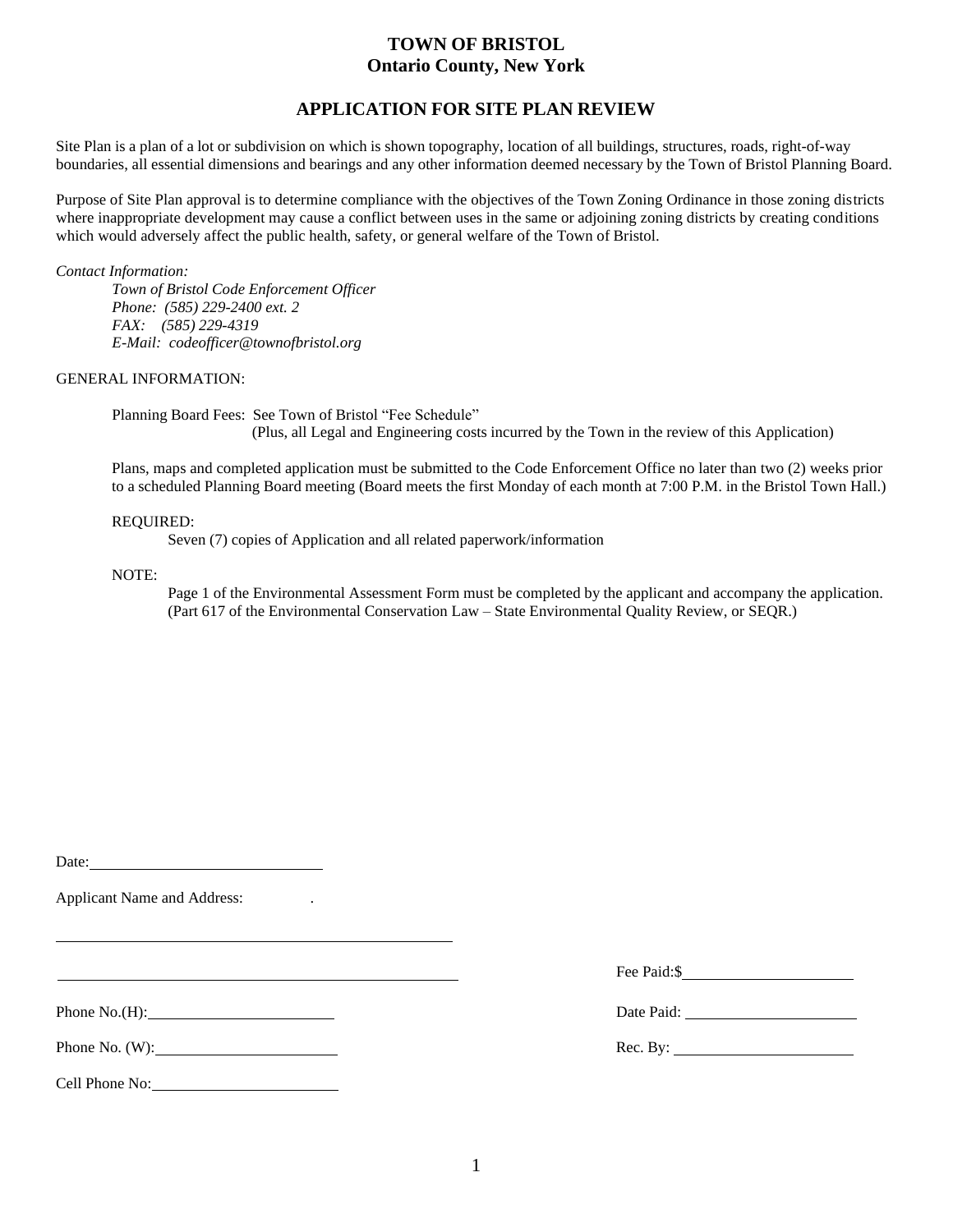### APPLICATION FOR SITE PLAN REVIEW

|                                                                                                                                                                                                                                | Applicant's Name: Name and Applicant and Applicant and Applicant and Applicant and Applicant and Applicant and Applicant and Applicant and Applicant and Applicant and Applicant and Applicant and Applicant and Applicant and      |                      | Phone $No.(H):$ |
|--------------------------------------------------------------------------------------------------------------------------------------------------------------------------------------------------------------------------------|-------------------------------------------------------------------------------------------------------------------------------------------------------------------------------------------------------------------------------------|----------------------|-----------------|
| Mailing Address: National Address: National Address: National Address: National Address: National Address: National Address: National Address: National Address: National Address: National Address: National Address: Nationa |                                                                                                                                                                                                                                     |                      | Phone $No.(W)$  |
|                                                                                                                                                                                                                                | ZIP                                                                                                                                                                                                                                 |                      |                 |
|                                                                                                                                                                                                                                | Property Owner's Name: 1988 Manner Contract Contract Contract Contract Contract Contract Contract Contract Contract Contract Contract Contract Contract Contract Contract Contract Contract Contract Contract Contract Contrac      |                      | Phone No.       |
|                                                                                                                                                                                                                                | Address: <u>Address:</u> Address: Address: Address: Address: Address: Address: Address: Address: Address: Address: Address: Address: Address: Address: Address: Address: Address: Address: Address: Address: Address: Address: Addr |                      |                 |
|                                                                                                                                                                                                                                | and the control of the control of the control of the control of the control of the control of the control of the                                                                                                                    |                      | ZIP Code:       |
|                                                                                                                                                                                                                                | Property Location: Notice of the Contract of the Contract of the Contract of the Contract of the Contract of the Contract of the Contract of the Contract of the Contract of the Contract of the Contract of the Contract of t      |                      |                 |
|                                                                                                                                                                                                                                |                                                                                                                                                                                                                                     |                      |                 |
| Proposed Use of Building(s)                                                                                                                                                                                                    |                                                                                                                                                                                                                                     |                      |                 |
| Proposed Parking (Refer to Article Seven of Zoning Ordinance of the Town of Bristol)                                                                                                                                           |                                                                                                                                                                                                                                     |                      |                 |
|                                                                                                                                                                                                                                | ,我们也不会有什么。""我们的人,我们也不会有什么?""我们的人,我们也不会有什么?""我们的人,我们也不会有什么?""我们的人,我们也不会有什么?""我们的人<br>Proposed Signs: (Refer to Article Nine of Zoning Ordinance of the Town of Bristol)                                                              |                      |                 |
|                                                                                                                                                                                                                                | Lot Size, Building Size and Set Backs (Refer to Article Eleven of Zoning Ordinance of the Town of Bristol)                                                                                                                          |                      |                 |
|                                                                                                                                                                                                                                | Present Zoning:                                                                                                                                                                                                                     | Acres:               |                 |
|                                                                                                                                                                                                                                | Deed Restrictions on property:                                                                                                                                                                                                      |                      |                 |
| Area in Square Feet:                                                                                                                                                                                                           |                                                                                                                                                                                                                                     |                      |                 |
|                                                                                                                                                                                                                                | Other: (give reason for "other" as to proposed use)                                                                                                                                                                                 |                      |                 |
|                                                                                                                                                                                                                                | Parking: 2000 and 2000 and 2000 and 2000 and 2000 and 2000 and 2000 and 2000 and 2000 and 2000 and 2000 and 20                                                                                                                      |                      |                 |
|                                                                                                                                                                                                                                |                                                                                                                                                                                                                                     |                      |                 |
|                                                                                                                                                                                                                                |                                                                                                                                                                                                                                     |                      |                 |
|                                                                                                                                                                                                                                |                                                                                                                                                                                                                                     | (Signature of Owner) |                 |
|                                                                                                                                                                                                                                |                                                                                                                                                                                                                                     |                      |                 |
|                                                                                                                                                                                                                                |                                                                                                                                                                                                                                     |                      | ZIP             |